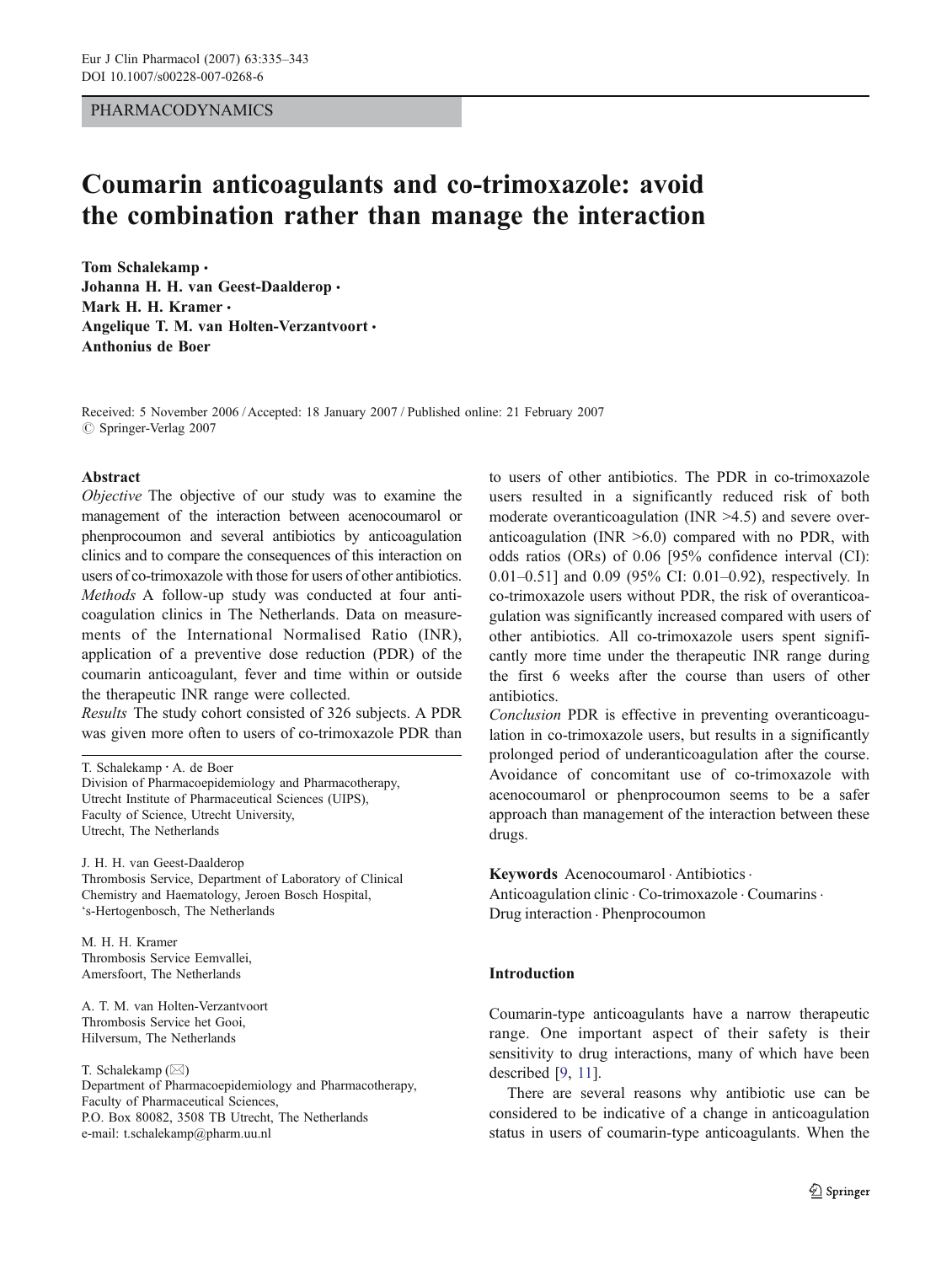antibiotic is used for febrile illness, it may be associated with overanticoagulation [\[5](#page-7-0), [12\]](#page-7-0). In two studies on the interaction between coumarin anticoagulants and antibiotics, the risk of severe overanticoagulation, defined as an International Normalised Ratio (INR) ≥6.0, was increased more in users of sulfamethoxazole-trimethoprim (cotrimoxazole) than in users of other antibiotics [[12,](#page-7-0) [21](#page-7-0)]. Sulfamethoxazole is a strong inhibitor of CYP2C9 [\[24](#page-8-0)], the main liver enzyme involved in the metabolism of warfarin [[13\]](#page-7-0), acenocoumarol [[19](#page-7-0)] and probably phenprocoumon [[20](#page-7-0)], which could explain this stronger association with overanticoagulation. Current clinical guidelines in The Netherlands for the management of coumarin drug interactions advise healthcare givers to avoid prescribing the concurrent use of co-trimoxazole and coumarins [\[1](#page-7-0)]. Nevertheless, in daily practice co-trimoxazole is frequently prescribed to users of coumarins, since physicians in anticoagulation clinics assume that an interaction with cotrimoxazole can be managed in a manner similar to those used to manage interactions that arise with the concurrent use of coumarins with other antibiotics. An anticoagulation clinic will initiate one of the following procedures once it has been notified of the initiation of the use of an antibiotic: (1) measurement of the INR during the antibiotic course and adjustment of the coumarin dose depending on the INR value (a reactive dose-adjustment); (2) a preventive (coumarin) dose reduction (PDR) preceding an INR measurement during or after the antibiotic course, assuming that use of an antibiotic or the intercurrent infection itself increases the risk of overanticoagulation. The PDR approach seems even more relevant to co-trimoxazole than to other antibiotics because the CYP2C9-inhibiting effect of the former might increase the risk of overanticoagulation more than the infectious state alone. However, PDR could also lead to temporary undertreatment, and evidence for the effectiveness of this approach is currently lacking. There are no official guidelines for such dose adjustments, and the application of PDR strongly depends on the personal view of the responsible physician.

The aim of the present study was to examine the management of the interaction between coumarin anticoagulants and antibiotics by anticoagulation clinics and its consequences for users of co-trimoxazole and other antibiotics. To this end, we conducted a prospective follow-up study at four anticoagulation clinics in The Netherlands.

This was a follow-up study conducted at four anticoagulation clinics in The Netherlands. We included patients who

## Materials and methods

## Study design

were stabilised on one of the coumarin anticoagulants acenocoumarol or phenprocoumon and who had started using one of the following antibiotics between January 2001 and October 2003: co-trimoxazole, amoxicillin, amoxicillin-clavulanic acid, clarithromycin, doxycyclin, nitrofurantoin, norfloxacin or trimethoprim. In addition to co-trimoxazole, we chose the other antibiotics based on their use for the same kind of infections, mainly those of the urinary and respiratory tract.

The subjects included in our study were prospectively followed during the antibiotic course until the last INR measurement, which occurred within 6 weeks following the starting date of the antibiotic (follow-up time). We did not intervene in the daily routine of the participating anticoagulation clinics and, in particular, we made no agreements on checking the INR of patients during the antibiotic course, on making additional INR measurements, on the time intervals between INR measurements after the antibiotic courses or on dose adjustments when antibiotics were prescribed. To assess the consequences of interaction management reliably and to avoid confounding by an unstable anticoagulation status preceding the antibiotic course, we only included stabilised patients in our study. Criteria for the assessment of stability were: (1) use of the coumarin anticoagulant for at least 50 days before initiation of the antibiotic; (2) availability of at least four INR measurements before the initiation of the antibiotic; (3) the last two INR measurements before initiation of the antibiotic were within the therapeutic range; (4) a maxim of one out of the last four INR measurements or a maxim of 30% of the INR measurements during the 50 days immediately preceding initiation of the antibiotic were outside of the therapeutic range, with no INR being above 5.5. Similar criteria for stability have been used in other studies [\[12](#page-7-0), [21\]](#page-7-0).

We excluded subjects from our analyses in whom the INR was not measured during the course of the antibiotic and who used the antibiotic for a period shorter than 3 days and longer than 14 days. If the INR was not measured during the course, an interaction effect of the antibiotic could be missed. Antibiotics used for less than 3 days or more than 14 days are usually prescribed for prophylaxis not for acute infections.

All patients were informed of the aims of the study and were asked for their *written* consent to participate in the study.

Setting and attitudes of anticoagulation clinics on antibiotic use

All anticoagulation clinics in The Netherlands monitor the INR in outpatients at a frequency varying from a few days to maximally 6 weeks. The two target therapeutic ranges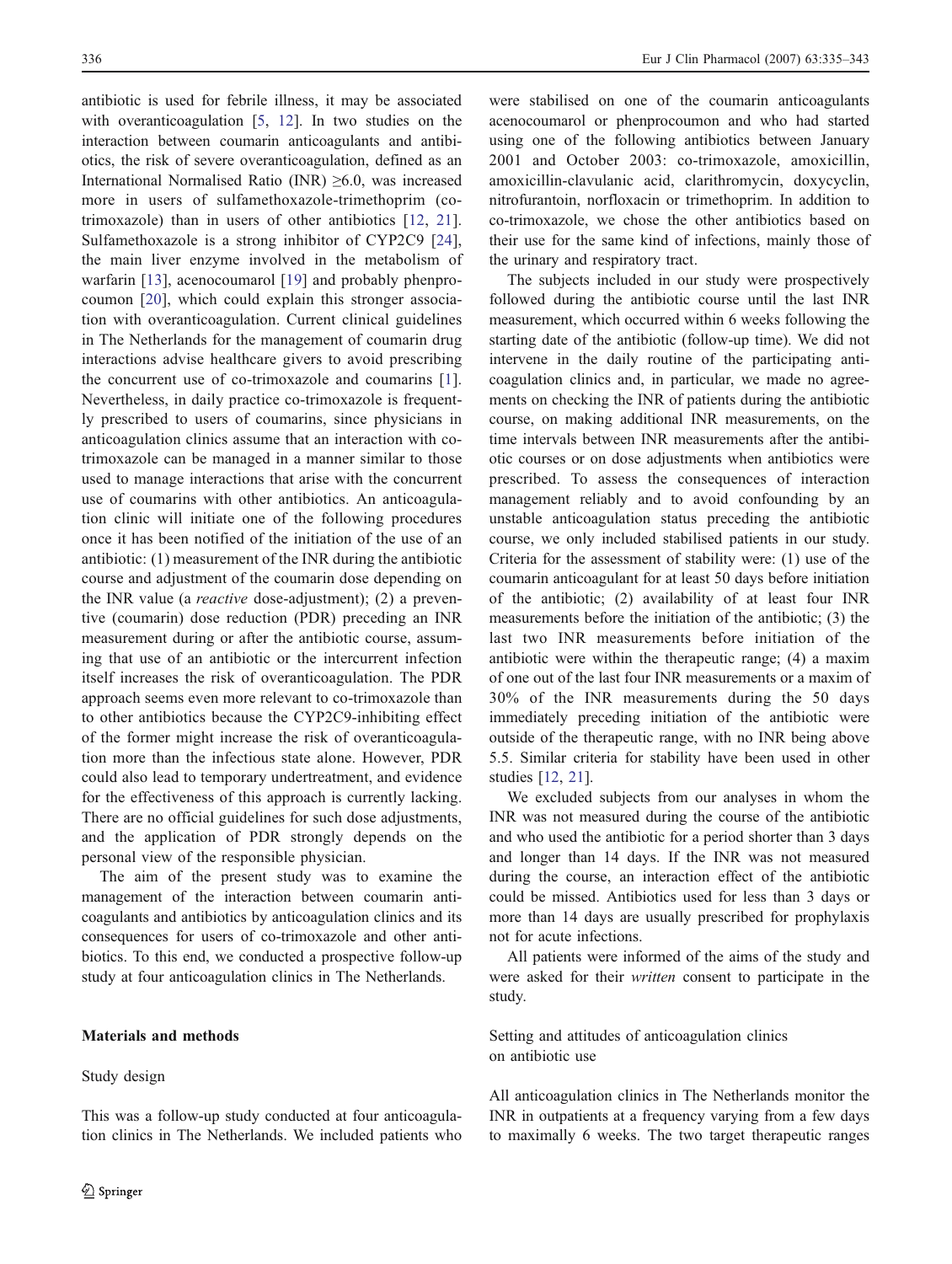are the normal therapeutic range (INR: 2.0–3.5) and the high therapeutic range (INR: 2.5–4.0).

The initiation of the use of an antibiotic is usually reported to the anticoagulation clinics by the patients, their pharmacists and/or the prescribing physicians.

The four anticoagulation clinics participating in this study had different attitudes on the management of the interaction between coumarins and antibiotics. The approach of three of the anticoagulation clinics was to decrease the coumarin dose preventively if co-trimoxazole was prescribed; one of the anticoagulation clinics applied a PDR of 20–25% in the case of co-trimoxazole use. If one of the other antibiotics examined in this study was prescribed, the application of a PDR would depend on the seriousness of the disease and on the occurrence of fever. The fourth anticoagulation clinic had no established protocols for dose reduction but indicated that it would monitor the INR of every user of co-trimoxazole within 3–5 days after initiation of the course.

# Data collection

We collected relevant data on the participating patients and recorded these in a database: sex and age of patient; dosage and indication of the coumarin; prescribed antibiotics (indication, dosage and duration of use); results of INR measurements before, during and after the antibiotic course; co-medication; relevant co-morbidities (malignancies, thyroid diseases, heart failure). These data were retrieved from the medical files of the anticoagulation clinics. Patients were asked to indicate on a questionnaire for which infection the antibiotic was prescribed and whether they had suffered from fever during the antibiotic course. We recorded this as fever yes/no in our database. If the coumarin-dose was reduced as soon as the antibiotic was started in the absence of an actual INR, we recorded this as a preventive dose-reduction and calculated the percentage of the dose reduction from the data on dosage in the file of the anticoagulation clinic.

In order to assess the anticoagulation status shortly *after* the antibiotic course, we recorded the time spent within, above and under the therapeutic range from the starting date of the antibiotic until the last INR measurement within 6 weeks following the starting date of the antibiotic. Six weeks is the maximal period between two INR measurements if a patient is well stabilised. Furthermore, after a longer follow-up period, differences between patients could be more attributable to other factors than to the infection or antibiotic use. If after the first INR during the antibiotic course no second INR measurement was available within the 6-week period after the starting date of the antibiotic, we recorded no follow-up time and no time spent within, above or under the therapeutic range.

## **Outcomes**

The end points of our study were chosen to assess the effectiveness of the management of the interaction between coumarin anticoagulants and co-trimoxazole and other antibiotics.

We examined the following parameters in users of cotrimoxazole with and without PDR as well as in users of other antibiotics with and without PDR:

- 1. occurrence of moderate overanticoagulation (INR >4.5) and severe overanticoagulation (INR >6.0);
- 2. time spent within, above and under the therapeutic INR range from the starting date of the antibiotic until the last INR measurement within 6 weeks following the starting date of the antibiotic.

#### Calculations and statistical analysis

We assessed the effects of the PDR within the group of users of co-trimoxazole and within the group of users of other antibiotics by comparing the occurrence of overanticoagulation in patients for whom a PDR had been applied with the occurrence of overanticoagulation in patients for whom PDR had not been applied (logistic regression models). We also compared the occurrence of overanticoagulation and time spent within, under and above the therapeutic range of co-trimoxazole users with users of other antibiotics (reference group). These comparisons were made for patients with PDR and for patients without PDR. Finally, we compared the time spent within, under and above the therapeutic range in patients for whom a PDR had been applied with those for whom a PDR had not been applied (reference) within the groups of co-trimoxazole users and users of other antibiotics (linear regression models). In all models we adjusted for the potential confounding covariates sex, age, target therapeutic range and fever, as indicated by the patient. Covariates were added to the statistical models one at a time. We adjusted for a covariate if it changed the point estimation of the outcome of interest by 5% or more upon inclusion in the model.

Time spent within, above and under the therapeutic INR range was calculated by the step-up method described by Rosendaal et al. [\[15](#page-7-0)].

Although all patients were stable when they were included in our study, we re-analysed our statistically significant outcomes after excluding patients in whom destabilisation could be due to factors other than those of infection and/or fever (presence of thyroid disease, malignancy or use of other enzyme-inhibiting or-inducing drugs).

All statistical analyses were performed with the statistical software package SPSS ver. 12 (SPSS, Chicago, Ill.).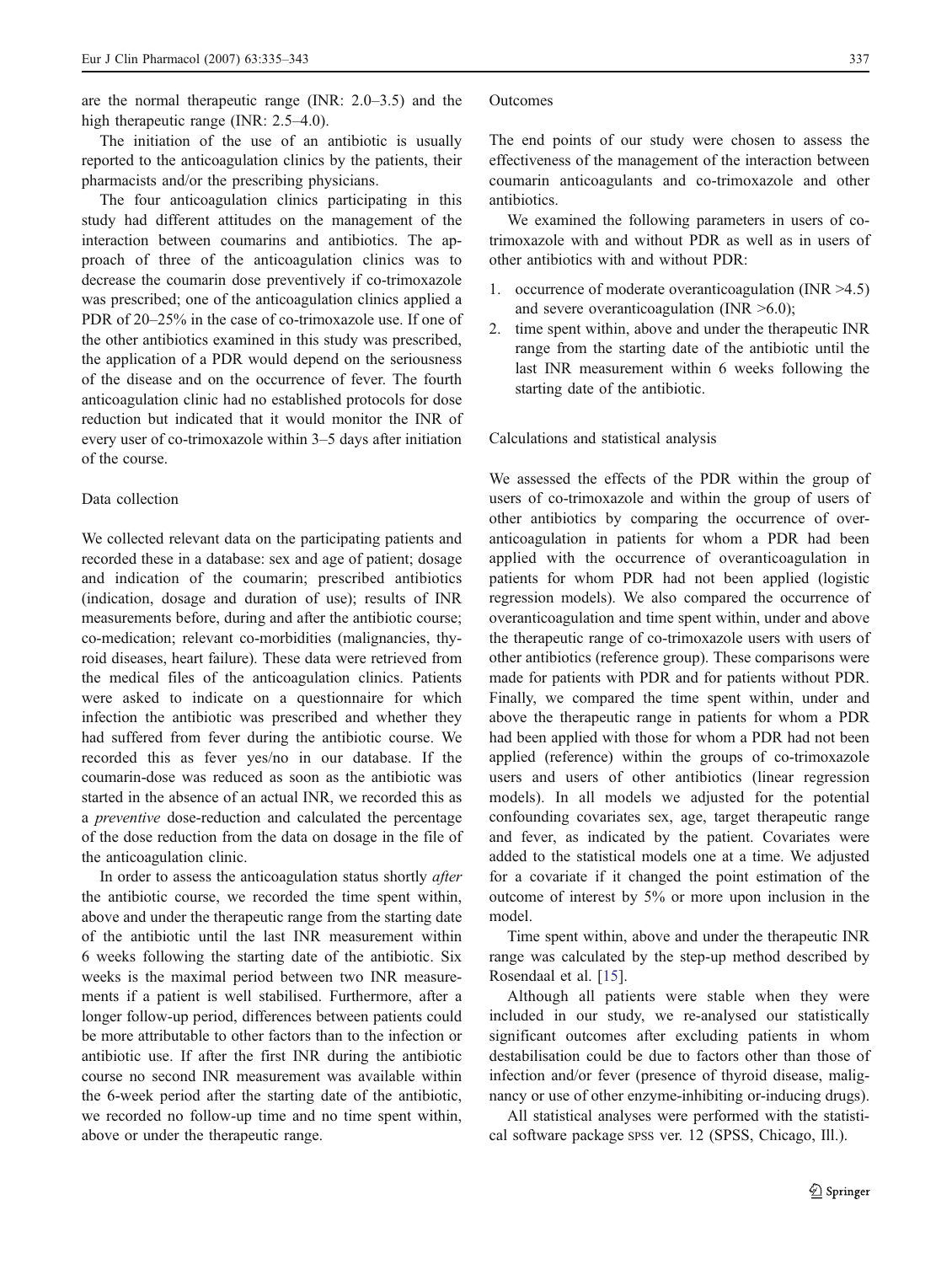## Results

A total of 424 patients who met the inclusion criteria gave their informed consent to participate in our study. Of these patients, 81 did not have assesment of the INR during the antibiotic course, 14 used the antibiotic for less than 3 days, and 3 used the antibiotic for more than 14 days.

A PDR was applied more frequently for users of cotrimoxazole (28/43; 65%) than for users of other antibiotics (60/283; 21.2%) (Table 1).

The PDR applied was significantly greater in users of co-trimoxazole than in users of other antibiotics (15.0 and 10.3%, respectively; P value for difference: 0.036; twosided *t*-test). The number of INR measurements during follow-up was significantly higher in both users of cotrimoxazole (PDR applied and PDR not applied) and users of other antibiotics (PDR applied) than in users of other antibiotics in whom a PDR was not applied.  $(P$  values of 0.028, 0.006 and 0.007, respectively; two-sided  $t$ -test). Mean daily dosages for acenocoumarol were lower in users of co-trimoxazole than in users of other antibiotics, but this difference was not statistically significant and even smaller (0.14 mg) after adjustment for differences in age (Table 1).

In co-trimoxazole users, the PDR protected strongly against both moderate and severe overanticoagulation [adjusted odds ratio (OR): 0.06, 95% confidence interval (CI): 0.01–0.51 for INR >4.5; adjusted OR: 0.09, 95% CI: 0.01–0.92 for INR >6]. For other antibiotics, the effect of the PDR on overanticoagulation was not as strong and not statistically significant (Tables [2](#page-4-0) and [3](#page-4-0)).

If PDR was applied, the risk of overanticoagulation was not increased in users of co-trimoxazole compared with users of other antibiotics. However, if PDR was not applied, there was a strongly increased risk of moderate as well as severe overanticoagulation in co-trimoxazole users compared with users of other antibiotics (adjusted OR: 3.96, 95% CI: 1.33–11.8 for INR >4.5; adjusted OR: 3.86, 95%CI: 1.03–14.6 for INR >6.0) (Tables [2](#page-4-0) and [3](#page-4-0)).

During the 6-week follow-up, co-trimoxazole users with a PDR spent more time within and less time under the therapeutic range than co-trimoxazole users without a PDR, but these differences were not statistically significant. Users of co-trimoxazole without a PDR spent significantly less time within the therapeutic range than users of other antibiotics with a PDR, whereas significantly more time was spent under the therapeutic range. Moreover, cotrimixazole users with a PDR also spent significantly more time under the therapeutic range than did all users of other

| <b>Table 1</b> Characteristics of patients ( $n = 326$ ) using antibiotics, treated by four anticoagulation clinics |  |  |  |  |
|---------------------------------------------------------------------------------------------------------------------|--|--|--|--|
|                                                                                                                     |  |  |  |  |

| Characteristic                                           | Co-trimoxazole $(n=43)$    |               | Other antibiotics <sup>a</sup> ( $n=283$ ) |                |  |
|----------------------------------------------------------|----------------------------|---------------|--------------------------------------------|----------------|--|
|                                                          | PDR <sup>+b</sup> $(n=28)$ | PDR- $(n=15)$ | PDR+ $^{b}$ (n=60)                         | PDR- $(n=223)$ |  |
| Men, no. $(\%)$                                          | 22(78.6)                   | 10(66.7)      | 30(50.0)                                   | 114(51.1)      |  |
| Age in years, mean (SD)                                  | 75.4 (10.9)                | 75.1(8.2)     | 72.6(10.9)                                 | 71.4 (11.2)    |  |
| Users of acenocoumarol, no. $(\%)$                       | 24 (85.7)                  | 10(66.7)      | 52 (86.7)                                  | 169 (75.8)     |  |
| Follow-up time, mean (SD)                                | 33.2(5.6)                  | 28.9(8.0)     | 30.4(7.2)                                  | 30.2(7.2)      |  |
| Fever, no. $(\%)$                                        | 18 (64.3)                  | 6(40.0)       | 27(45.0)                                   | 120(53.8)      |  |
| Normal target therapeutic range, no. $(\%)^d$            | 19(67.9)                   | 5(33.3)       | 30(50.0)                                   | 112(50.2)      |  |
| Respiratory infections, no. $(\%)$                       | 8(28.6)                    | 3(20.0)       | 33(55.0)                                   | 116(52.0)      |  |
| Urinary tract infections, no. $(\%)$                     | 13(46.4)                   | 8(53.3)       | 11(18.3)                                   | 53 (23.8)      |  |
| Malignancies, no. $(\%)$                                 | 1(3.6)                     | 3(20.0)       | 3(5.0)                                     | 9(4.0)         |  |
| Thyroid diseases, no. $(\%)$                             | $\Omega$                   | 0             | 1(1.7)                                     | 11(4.9)        |  |
| Users of inhibiting drugs, no. $(\%)$                    | $\Omega$                   | 1(6.7)        | 5(8.3)                                     | 17(7.6)        |  |
| Users of inducing drugs, no. $(\%)$                      | 1(3.6)                     | $\Omega$      | 1(1.7)                                     | 4(1.8)         |  |
| INR measurements, mean no. (SD)                          | 3.5(0.9)                   | 3.9(1.5)      | 3.5(1.1)                                   | 3.1(1.1)       |  |
| Acenocoumarol, mean dose, mg/day (SD)                    | 2.42(1.26)                 | 2.41(1.41)    | 2.61(1.06)                                 | 2.60(1.12)     |  |
| Percentage PDR applied, mean (SD) in acenocoumarol users | 15.0(7.6)                  |               | 10.3(11.1)                                 |                |  |
| Phenprocoumon, mean dose, mg/day (SD)                    | 2.81(0.86)                 | 2.53(1.02)    | 2.99(1.31)                                 | 2.36(1.00)     |  |
| Percentage PDR applied, mean (SD) in phenprocoumon users | 17.9(15.8)                 |               | 11.4(7.0)                                  |                |  |
| Percentage PDR applied, all coumarins, mean (SD)         | 15.4(8.8)                  |               | 10.5(10.6)                                 |                |  |

<sup>a</sup> Other antibiotics: Trimethoprim ( $n=3$ ), doxycyclin ( $n=104$ ), amoxicillin ( $n=77$ ), amoxicillin-clavulanic acid ( $n=36$ ), clarithromycin ( $n=14$ ), norfloxacin (*n*=33), nitrofurantoin (*n*=16) b PDR+, Preventive dose reduction applied

<sup>c</sup> PDR-, Preventive dose reduction not applied

<sup>d</sup> Normal target therapeutic range: INR 2.0–3.5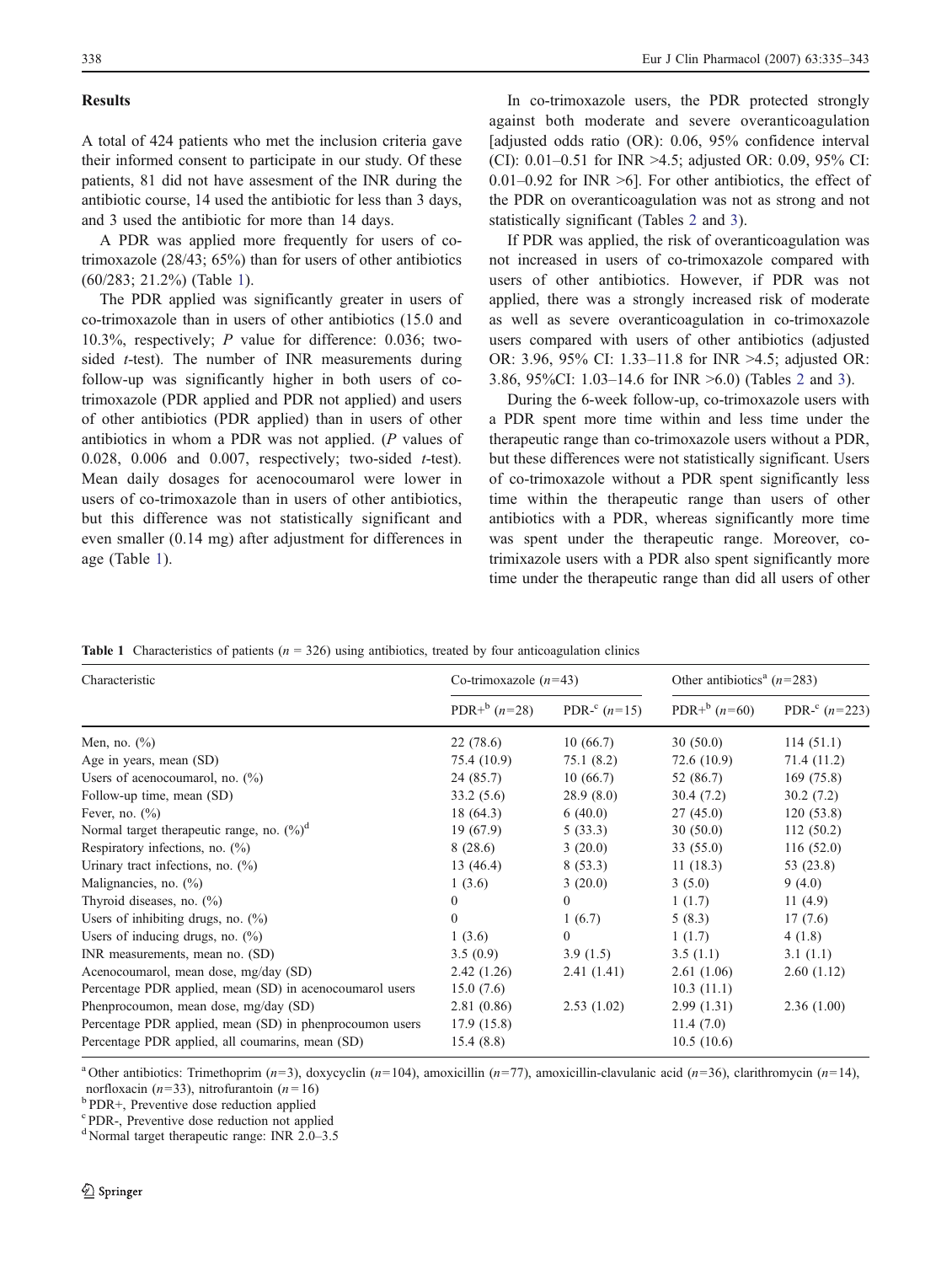<span id="page-4-0"></span>

|                                | Table 2 Occurrence of overanticoagulation and time spent within, above and under the therapeutic range by patients using co-trimoxazole and |  |  |  |  |  |  |  |  |
|--------------------------------|---------------------------------------------------------------------------------------------------------------------------------------------|--|--|--|--|--|--|--|--|
| other antibiotics <sup>a</sup> |                                                                                                                                             |  |  |  |  |  |  |  |  |

| Outcome<br>Time within therapeutic range, mean % $(95\% \text{CI})^c$<br>Time above therapeutic range, mean % (95%CI) | Co-trimoxazole      |                    | Other antibiotics          |                        |  |
|-----------------------------------------------------------------------------------------------------------------------|---------------------|--------------------|----------------------------|------------------------|--|
|                                                                                                                       | PDR+ $^{b}$ (n=28)  | PDR- $^{b}$ (n=15) | PDR <sup>+b</sup> $(n=60)$ | PDR- $^{b}$ (n=223)    |  |
| INR $>4.5$ , no. $(\% )$                                                                                              | 3(10.7)             | 25(89.3)           | 9(15.0)                    | 45 $(20.2)^d$          |  |
| $INR > 6.0$ , no. $\binom{0}{0}$                                                                                      | 1(3.6)              | 4(26.7)            | 5(8.3)                     | 14 $(6.3)^e$           |  |
|                                                                                                                       | $71.1(60.4 - 81.8)$ | 51.8(34.6–69.0)    | $76.2(69.5 - 82.9)$        | 75.7 $(72.2 - 79.3)^t$ |  |
|                                                                                                                       | $15.0(5.7-24.3)$    | $20.3(10.7-29.8)$  | $12.3(6.8-17.7)$           | 18.9 $(15.5-22.2)^{g}$ |  |
| Time under therapeutic range, mean % (95%CI)                                                                          | $14.0(5.6-22.2)$    | $27.9(7.7-48.1)$   | $11.5(6.9-16.1)$           | 5.4 $(3.7-7.2)^h$      |  |

<sup>a</sup> Calculated for the time from the date the antibiotic was first taken until the last INR measurement within 6 weeks following the starting date of the antibiotic. Time within, above and under therapeutic range was calculated for antibiotic users in whom at least one INR measurement had been performed within 6 weeks after the INR measurement during the antibiotic course. This resulted in the exclusion from the analysis of the following number of subjects: co-trimoxazole (1 1); other antibiotics 14 (1 13). The numbers in parenthesis indicate the number of subjects with a PDR and those without a PDR, respectively.

<sup>b</sup> PDR+, Preventive dose reduction applied; PDR-, preventive dose reduction not applied.

c 95% CI, 95% Confidence interval for the reported mean value

 $d$ Range: 7.1% for nitrofurantoin to 27.6% for norfloxacin

 $e$ Range:  $0\%$  for nitrofurantoin and trimethoprim to 8.6% for doxycyclin

f Range: 71.8% for amoxicillin to 84.8% for norfloxacin

 $\textdegree$ Range: 8.6% for norfloxacin to 22.0% for amoxicillin

 $h$ Range: 3.3% for norfloxacin to 11.1% for clarithromycin

antibiotics (adjusted mean difference: 6.9%; 95%CI: 1.0– 12.9) (Tables 2 and [4](#page-5-0)).

Co-trimoxazole users with more than a 20% PDR spent significantly more time under the therapeutic range than users of other antibiotics (adjusted mean difference: 7.4 mg; 95%CI: 0.9–14.0;  $P=0.027$ ). If less than a 20% PDR was applied, the difference between the users of co-trimoxazole and those of other antibiotics shrunk and was no longer significant.

The application of a PDR differed between anticoagulation clinics. Three of the four anticoagulation clinics

Table 3 Odds ratios for effect of preventive dose reduction (PDR) and for (severe) overanticoagulation in users of co-trimoxazole compared with users of other antibiotics

|                                                   | Odds ratios (95%CI) | $\overline{P}$ | Adjusted Odds ratios $(95\% \text{ CI})^{\text{a}}$ | $\boldsymbol{P}$ |
|---------------------------------------------------|---------------------|----------------|-----------------------------------------------------|------------------|
| Effect of PDR on overanticoagulation <sup>b</sup> |                     |                |                                                     |                  |
| Co-trimoxazole                                    |                     |                |                                                     |                  |
| PDR applied, $INR > 4.5$                          | $0.10(0.02 - 0.50)$ | $0.005*$       | $0.06(0.01-0.51)$                                   | $0.010*$         |
| PDR applied, $INR > 6.0$                          | $0.10(0.01-1.02)$   | 0.051          | $0.09$ $(0.01-0.92)^c$                              | $0.042*$         |
| PDR not applied                                   | Reference           |                | Reference                                           |                  |
| Other antibiotics                                 |                     |                |                                                     |                  |
| PDR applied, $INR > 4.5$                          | $0.70(0.32 - 1.52)$ | 0.37           | N.A. <sup>d</sup>                                   |                  |
| PDR applied, $INR > 6.0$                          | $1.36(0.47-3.93)$   | 0.57           | N.A                                                 |                  |
| PDR not applied                                   | Reference           |                |                                                     |                  |
| Risk of overanticoagulation                       |                     |                |                                                     |                  |
| PDR not applied                                   |                     |                |                                                     |                  |
| Co-trimoxazole, INR >4.5                          | $4.52(1.56-13.1)$   | $0.006*$       | $3.96(1.33 - 11.8)$                                 | $0.013*$         |
| Co-trimoxazole, $INR > 6.0$                       | $5.43(1.53-19.2)$   | $0.009*$       | $3.86(1.03-14.6)$                                   | $0.046*$         |
| Other antibiotics                                 | Reference           |                | Reference                                           |                  |
| PDR applied                                       |                     |                |                                                     |                  |
| Co-trimoxazole, $INR > 4.5$                       | $0.68(0.17-2.73)$   | 0.59           | N.A.                                                |                  |
| Co-trimoxazole, $INR > 6.0$                       | $0.41(0.04-3.66)$   | 0.42           | $0.30(0.03-3.05)^e$                                 | 0.30             |
| Other antibiotics                                 | Reference           |                | Reference                                           |                  |

\*Statistically significant difference at  $P \le 0.05$ <br><sup>a</sup> Adjusted for differences in fever as indicated by patient, age, sex, target therapeutic range, unless otherwise indicated

<sup>b</sup> PDR, Preventive dose reduction

<sup>c</sup> Adjusted for differences in age and sex

 $d$  N.A., Adjustment not applied because the inclusion of covariates in our model did not result in a change of at least 5% in the odds ratios (see text)

<sup>e</sup> Adjusted for differences in age, sex and fever as indicated by patient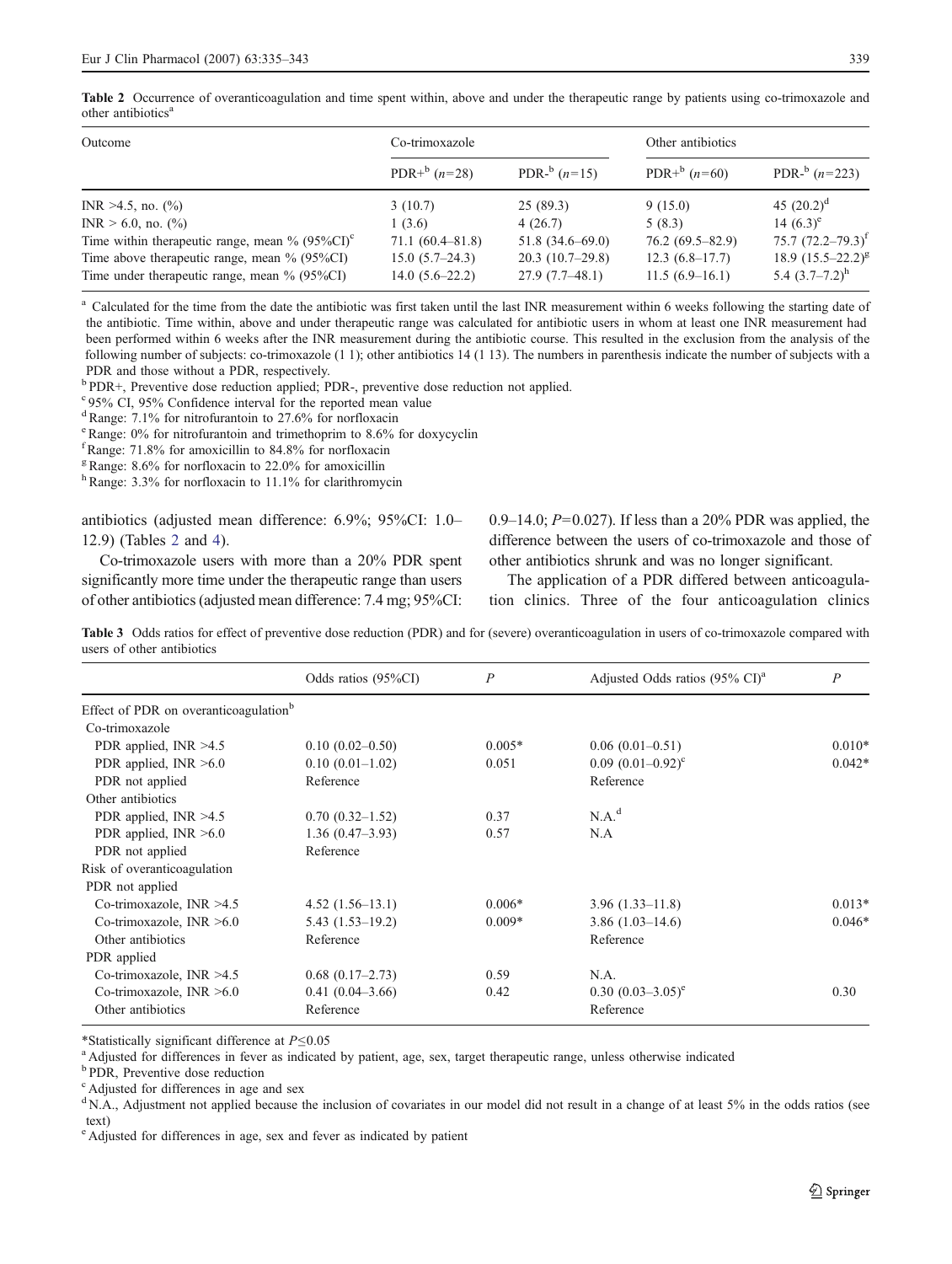|                                                  | Mean difference                | $\boldsymbol{P}$ | Adjusted mean difference <sup>b</sup> | $\overline{P}$ |
|--------------------------------------------------|--------------------------------|------------------|---------------------------------------|----------------|
| PDR applied                                      |                                |                  |                                       |                |
| Co-trimoxazole, $\%$ time within TR <sup>c</sup> | $-5.1$ ( $-17.2$ to 6.9)       | 0.40             | $-4.2$ (-17.1 to 8.6)                 | 0.51           |
| Co-trimoxazole, % time above TR                  | $2.7$ (-7.3 to 12.7)           | 0.60             | $1.9$ (-8.9 to 12.7)                  | 0.73           |
| Co-trimoxazole, % time under TR                  | 2.4 $(-6.3 \text{ to } 11.1)$  | 0.58             | N.A. <sup>d</sup>                     |                |
| Other antibiotics                                | Reference                      |                  | Reference                             |                |
| PDR not applied                                  |                                |                  |                                       |                |
| Co-trimoxazole, % time within TR                 | $-23.8$ ( $-38.2$ to $-9.6$ )  | $< 0.001*$       | $-22.3$ (-36.6 to -8.0) <sup>e</sup>  | $0.002*$       |
| Co-trimoxazole, % time above TR                  | 1.4 $(-11.7 \text{ to } 14.5)$ | 0.83             | N.A.                                  |                |
| Co-trimoxazole, % time under TR                  | 22.5 $(14.4 \text{ to } 30.6)$ | ${}< 0.001*$     | 20.4 $(12.4 \text{ to } 28.5)^{t}$    | $< 0.001*$     |
| Other antibiotics                                | Reference                      |                  | Reference                             |                |
| Co-trimoxazole                                   |                                |                  |                                       |                |
| PDR applied, % time within TR                    | 19.3 $(0.7 \text{ to } 37.9)$  | $0.042*$         | 14.6 $(-5.8 \text{ to } 35.1)^t$      | 0.16           |
| PDR applied, % time above TR                     | $-5.3$ (-19.6 to 9.0)          | 0.46             | $-4.4$ (-19.1 to 10.3) <sup>g</sup>   | 0.55           |
| PDR applied, % time under TR                     | $-14.0$ ( $-31.6$ to 3.6)      | 0.16             | $-10.7$ (-29.0 to 7.5) <sup>g</sup>   | 0.24           |
| PDR not applied                                  | Reference                      |                  | Reference                             |                |
| Other antibiotics                                |                                |                  |                                       |                |
| PDR applied, % time within TR                    | $0.5$ (-7.0 to 8.1)            | 0.89             | $0.6$ (-6.8 to 8.2)                   | 0.87           |
| PDR applied, % time above TR                     | $-6.6$ (-13.5 to 0.3)          | 0.061            | N.A.                                  |                |
| PDR applied, % time under TR                     | $6.1$ (2.0 to 10.1)            | $0.003*$         | N.A.                                  |                |
| PDR not applied                                  | Reference                      |                  | Reference                             |                |
| Co-trimoxazole, PDR applied                      |                                |                  |                                       |                |
| % time within TR                                 | $-4.7$ (-15.1 to 5.6)          | 0.37             | $-3.0$ (-13.5 to 7.5) <sup>f</sup>    | 0.58           |
| % time above TR                                  | $-2.4$ ( $-11.9$ to 7.1)       | 0.61             | $-3.7$ (-13.3 to 6.0) <sup>h</sup>    | 0.46           |
| $%$ time under TR                                | 7.2 $(1.2 \text{ to } 13.1)$   | $0.018*$         | 6.9 $(1.0 \text{ to } 12.9)^h$        | $0.022*$       |
| Other antibiotics                                |                                |                  |                                       |                |
| PDR applied $+$ PDR not applied                  | Reference                      |                  | Reference                             |                |

<span id="page-5-0"></span>Table 4 Comparisons of time spent within, under and above the therapeutic range by users of co-trimoxazole and other antibiotics<sup>a</sup>

\*Statistically significant difference at  $P \le 0.05$ <br><sup>a</sup>Calculated for the time from the starting date of the antibiotic until the last INR measurement within 6 weeks following the starting date of the antibiotic.

<sup>b</sup> Adjusted for differences in fever as indicated by patient, age, sex, target therapeutic range, unless otherwise indicated.

<sup>c</sup> TR, Therapeutic range;

<sup>d</sup> N.A., Adjustment not applied because including covariates in our model did not result in a change of at least  $5\%$  of mean difference (see text).

e Adjusted for differences in sex.

f Adjusted for differences in sex and target therapeutic range.

<sup>g</sup> Adjusted for differences in age, sex and target therapeutic range.

<sup>h</sup> Adjusted for differences in sex, target therapeutic range and fever as indicated by patients.

participating in this study applied PDR as a rule in cotrimoxazole users (83.3–85.7%). In terms of users of other antibiotics, the application of a PDR was more varied: in three of the anticoagulation clinics PDR was sometimes applied (in 17.6–50.8% of all cases), whereas one anticoagulation clinic did not apply the PDR approach at all. The overall percentage of time spent within the therapeutic range during the first 6 weeks after initiation of an antibiotic ranged from 73.7 to 78.0% at all four anticoagulation clinics. In the anticoagulation clinic that did not apply a PDR, overanticoagulation (INR>4.5) occurred most frequently for the all antibiotics class (26.9 vs.10.8–22.7% in the other clinics), with the difference being most marked for co-trimoxazole (54.4 vs. 14.3–16.7% in the other clinics).

We also analysed our data separately for users of acenocoumarol and phenprocoumon. There were no differences in the point estimates of most of our main outcomes between users of either of these coumarins, with the exception of percentage of time spent under the therapeutic range in phenprocoumon users for whom PDR was applied. However, most of the results that were statistically significant for all coumarin users were also significant for users of acenocoumarol  $(n=252; 78.2 \%)$ , whereas they were in most cases not significant for the smaller group of users of phenprocoumon  $(n=71; 21.8\%)$  (Table [5](#page-6-0)).

Re-analysis of our results after excluding patients with thyroid diseases and malignancy or those using enzymeinhibiting or -inducing drugs gave similar point estimates or trends, significance for severe overanticoagulation in users of co-trimoxazole compared to other antibiotics and for time spent within the therapeutic range for users of cotrimoxazole in whom PDR was not applied (data not shown).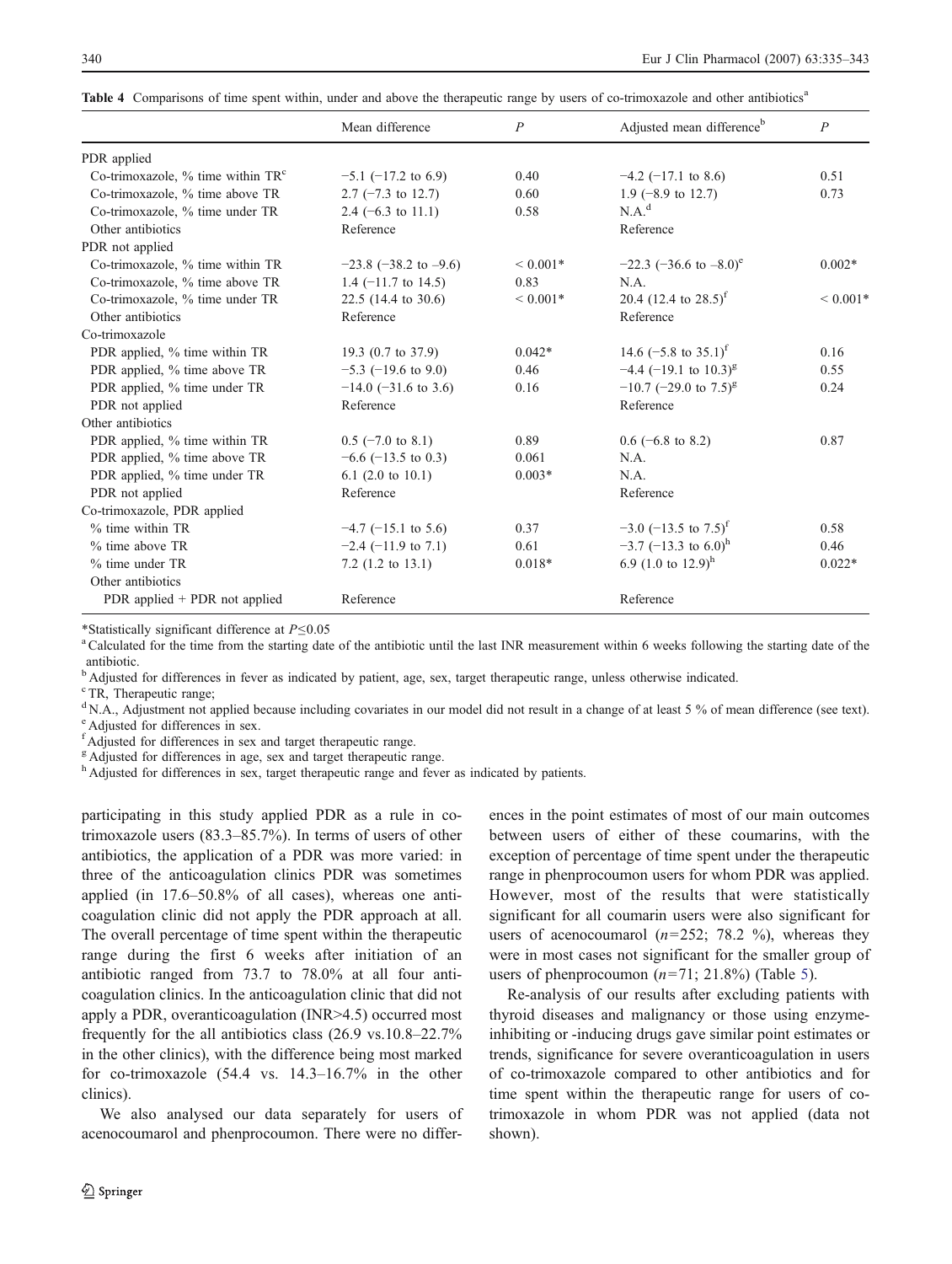<span id="page-6-0"></span>

|  |  |  |  |  |  |  | Table 5 Main outcomes stratified for users of acenocoumarol and phenprocoumon |  |  |  |
|--|--|--|--|--|--|--|-------------------------------------------------------------------------------|--|--|--|
|--|--|--|--|--|--|--|-------------------------------------------------------------------------------|--|--|--|

| Outcome                          | Acenocoumarol $(n=254)$  |            | Phenprocoumon $(n=71)$   |                |  |  |
|----------------------------------|--------------------------|------------|--------------------------|----------------|--|--|
| Protective effect of PDR         | Adjusted OR $(95\%CI)^a$ | P          | Adjusted OR $(95\%CI)^a$ | $\overline{P}$ |  |  |
| Co-trimoxazole                   |                          |            |                          |                |  |  |
| PDR applied, $INR > 4.5$         | $0.08(0.01-0.70)$        | $0.022*$   | $0.16(0.01-4.48)$        | $>0.3^{b}$     |  |  |
| PDR not applied                  | Reference                |            | Reference                |                |  |  |
| Risk of overanticoagulation      |                          |            |                          |                |  |  |
| PDR not applied                  |                          |            |                          |                |  |  |
| Co-trimoxazole, INR >4.5         | $4.40(1.15-16.8)$        | $0.030*$   | $3.83(0.55-26.7)$        | 0.18           |  |  |
| Other antibiotics                | Reference                |            | Reference                |                |  |  |
| % Time within or under TR        | Mean difference (95%CI)  |            | Mean difference (95%CI)  |                |  |  |
| Co-trimoxazole, % time within TR | $-22.1$ (-39.1 to -5.0)  | $0.011*$   | $-21.4$ (-49.4 to 6.6)   | 0.13           |  |  |
| Co-trimoxazole, % time under TR  | $20.3(10.9-29.7)$        | $< 0.001*$ | $22.6(5.7-39.5)$         | $0.010*$       |  |  |
| Other antibiotics                | Reference                |            | Reference                |                |  |  |
| Co-trimoxazole, PDR applied      |                          |            |                          |                |  |  |
| $%$ time under TR                | $9.1(3.0-15.1)$          | $0.004*$   | $-6.7$ (-23.0 to 9.6)    | 0.42           |  |  |
| Other antibiotics                |                          |            |                          |                |  |  |
| PDR applied $+$ PDR not applied  | Reference                |            | Reference                |                |  |  |

\*Statistically significant difference at  $P \le 0.05$ <br><sup>a</sup> Adjusted for differences in fever as indicated by patient, age, sex and target therapeutic range

<sup>b</sup> Adjustment not applied because the number of patients with INR >4.5 was zero; OR was calculated by increasing the values of each of the cells of the crosstable by 0.5

## **Discussion**

The results of the present study, in which we evaluated the management of the interaction between antibiotics and coumarin anticoagulants by anticoagulation clinics, demonstrated that a PDR reduces the risk of overanticoagulation in co-trimoxazole users to the level of other antibiotic users, but also that management of the interaction between coumarins and co-trimoxazole results in a significantly longer period of undertreatment during the first 6 weeks after initiation of the antibiotic.

In three of the four anticoagulation clinics PDR was applied more frequently and was significantly higher in users of co-trimoxazole than in users of other antibiotics, indicating that anticoagulation clinics are aware of the seriousness of the interaction between coumarins and cotrimoxazole. In the cases and case series that have reported on overanticoagulation and bleeding with the concurrent use of antibiotics and co-trimoxazole [[2,](#page-7-0) [3](#page-7-0), [6](#page-7-0)–[8](#page-7-0), [10\]](#page-7-0) an effect of the intercurrent infection on the anticoagulation status could not be ruled out. However, Penning-van Beest et al. (case control study) and Visser et al. (follow-up study) both demonstrated that an increased risk of severe overanticoagulation ( $INR > 6.0$ ) was particularly associated with co-trimoxazole [\[12](#page-7-0), [21\]](#page-7-0). A plausible explanation is the strong inhibition of the main metabolising enzyme, CYP2C9, of the coumarins by sulfamethoxazole, the sulphonamide component of co-trimoxazole [[24\]](#page-8-0).

Although PDRs as applied in clinical practice are effective in reducing the overanticoagulation risk in cotrimoxazole users, the price that has to be paid for the concurrent use of co-trimoxazole is a significantly prolonged period of underanticoagulation compared with the use of other antibiotics during the first 6 weeks after the antibiotic course. This difference was more marked in the subgroup of subjects in whom PDR was not applied. Possible explanations for this result are (1) the usually shorter time span between PDR and the first INR measurement (always within the course) compared to the time span between a reactive dose reduction following supratherapeutic INR and subsequent INR measurement (usually after the course) and (2) the higher reactive dose reduction which is applied in the case of severe overanticoagulation (INR >6.0). However, even co-trimoxazole users for whom the PDR had been applied had a significantly prolonged period of underanticoagulation compared with all of the users of other antibiotics (PDR applied and PDR not applied taken together). This last comparison is totally logical because our results strongly suggest that a PDR should always be applied in cotrimoxazole users, whereas this is as a rule not required in users of other antibiotics. The adjusted difference in time spent under the therapeutic range – ranging from 6.9 (PDR applied) to 22.5% (PDR not applied) – corresponds to about 2–7 days of the mean follow-up time of 30 days in otherwise stabilised patients; this time interval is clinically relevant and can be avoided by substituting co-trimoxazole.

It is not difficult to explain the prolonged period of underanticoagulation in co-trimoxazole users. The application of a PDR, which was in this study higher in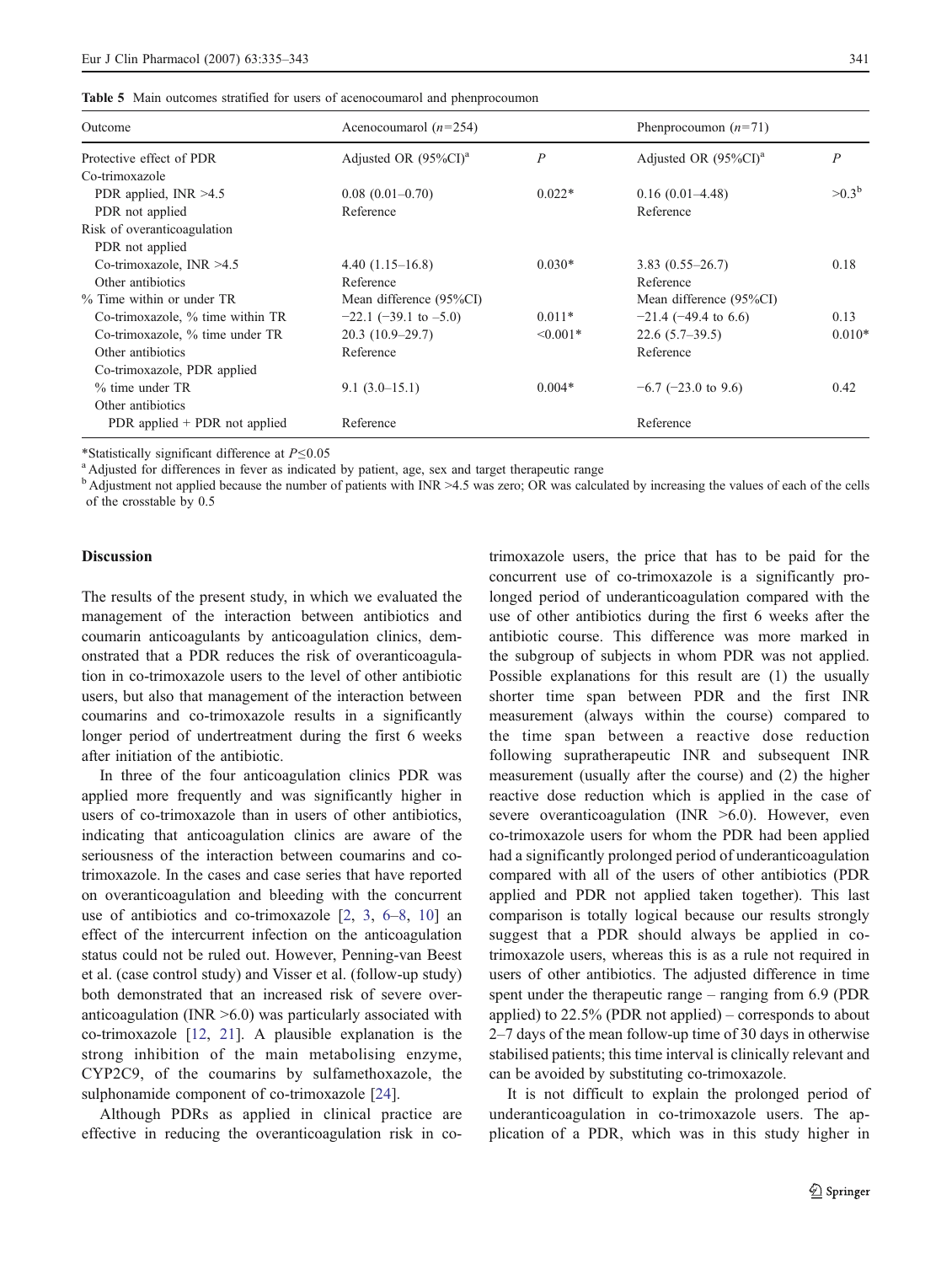<span id="page-7-0"></span>co-trimoxazole users, might overcompensate for overanticoagulation, whereas the reactive dose reduction following overanticoagulation carries the same risk of overcompensation and undertreatment as PDR. Consequently, the inhibition of CYP2C9 by co-trimoxazole superimposes an additional problem upon the already potentially destabilising effects of the infection and fever. Because our results for acenocoumarol in the separate analyses were predominantly in agreement with the overall results, our findings primarily apply to acenocoumarol users. It is possible that users of phenprocoumon are less sensitive to interactions with CYP2C9 inhibitors such as co-trimoxazole [20, [22](#page-8-0)]. We do expect that our results also apply to users of warfarin, which seems to be even more CYP2C9 sensitive than acenocoumarol [18].

Our study has several limitations. Because we retrieved medical data from anticoagulation clinics, it is possible that not all of the relevant data on potentially destabilising factors, such as malignancies, thyroid diseases and the use of other inhibitors of coumarin metabolism, were available. However, by only including patients who were obviously stable at the moment of initiation of the antibiotic, we decreased the chance that such factors changed the anticoagulant status during the antibiotic course. A second limitation is the absence of data on the presence of polymorphisms of the genes encoding the coumarin-metabolising enzyme CYP2C9 or the pharmacodynamic target of coumarins, VKORC1. The genotypes of both CYP2C9 [16, [22\]](#page-8-0) and VKORC1 are strongly associated with interindividual variability in coumarin dose requirements [4, 14, 17, [23\]](#page-8-0). Further studies would be needed to assess whether the risk of overanticoagulation in co-trimoxazole users differs between carriers of a CYP2C9 or *VKORC1* polymorphism and wild-type patients. It should be clear that our results only apply to patients with a stabilised anticoagulation state at the initiation of the antibiotic course.

In conclusion, if co-trimoxazole is prescribed to users of coumarin anticoagulants, the interaction can be managed by applying PDR, which adequately decreases the risk of overanticoagulation, but this successful management comes at the cost of a prolonged period of underanticoagulation after the course. Consequently, rather than managing the interaction it is better to avoid prescribing co-trimoxazole as a therapeutically equivalent alternative is always available.

## References

- 1. Anonymous (2003) Standaard Afhandeling Cumarine Interacties. Available at: <http://www.fnt.nl.> 2003
- 2. Chafin CC, Ritter BA, James A, Self TH (2000) Hospital admission due to warfarin potentiation by TMP-SMX. Nurse Pract 25(12):73–75
- 3. Cook DE, Ponte CD (1994) Suspected trimethoprim/sulfamethoxazole-induced hypothrombinemia. J Pharm Pract 39 (6):589–591
- 4. D'Andrea G, D'Ambrosio RL, Di Perna P, Chetta M, Santacroce R, Brancaccio V et al (2005) A polymorphism in the VKORC1 gene is associated with an interindividual variability in the doseanticoagulant effect of warfarin. Blood 105(2):645–649
- 5. Demirkan K, Stephens MA, Newman KP, Self TH (2000) Response to warfarin and other oral anticoagulants: effects of disease states. South Med J 93(5):448–454
- 6. Erichsen C, Sondenaa K, Soreide JA, Andersen E, Tysvoer A, Sondenaa K et al (1993) Spontaneous liver hematomas induced by anti-coagulation therapy. A case report and review of the literature. Hepatogastroenterology 40(4):402–406
- 7. Errick JK, Keys PW (1978) Co-trimoxazole and warfarin: case report of an interaction. Am J Hosp Pharm 35(11):1399–1401
- 8. Greenslaw CW (1979) Drug interaction between co-trimoxazole and warfarin. Am J Hosp Pharm 36(9):1155–1156
- 9. Harder S, Thurmann P (1996) Clinically important drug interactions with anticoagulants. An update. Clin Pharmacokinet 30 (6):416–444
- 10. Hassall C, Feetam CL, Leach RH, Meynell MJ (1975) Potentiation of warfarin by co-trimoxazole (letter). Lancet 7945:1155–1156
- 11. Holbrook AM, Pereira JA, Labiris R, McDonald H, Douketis JD, Crowther M et al (2005) Systematic overview of warfarin and its drug and food interactions. Arch Intern Med 165 (10):1095–1106
- 12. Penning-van Beest FJA, van Meegen E, Rosendaal FR, Strciker BHC (2001) Drug interactions as a cause of overanticoagulation on phenprocoumon or acenocoumarol predominantly concern antibacterial drugs. Clin Pharmacol Ther 69:451–457
- 13. Rettie AE, Korzekwa KR, Kunze KL, Lawrence RF, Eddy AC, Aoyama T et al (1992) Hydroxylation of warfarin by human cDNA-expressed cytochrome P-450: a role for P-4502C9 in the etiology of (S)-warfarin-drug interactions. Chem Res Toxicol 5  $(1):54-59$
- 14. Rieder MJ, Reiner AP, Gage BF, Nickerson DA, Eby CS, McLeod HL et al (2005) Effect of VKORC1 haplotypes on transcriptional regulation and warfarin dose. N Engl J Med 352 (22):2285–2293
- 15. Rosendaal FR, Cannegieter S, Meer van der FJM, Briet E (1993) A method to determine the optimal intensity of oral anticoagulant therapy. Thromb Haemost 69(3):236–239
- 16. Schalekamp T, van Geest-Daalderop JHH, de Vries-Goldschmeding H, Conemans J, Bernsen MJ, de Boer A (2004) Acenocoumarol stabilization is delayed in CYP2C9\*3 carriers. Clin Pharmacol Ther 75(5):394–402
- 17. Sconce EA, Khan TI, Wynne HA, Avery P, Monkhouse L, King BP et al (2005) The impact of CYP2C9 and VKORC1 genetic polymorphism and patient characteristics upon warfarin dose requirements: proposal for a new dosing regimen. Blood 106 (7):2329–2333
- 18. Takahashi H, Wilkinson GR, Padrini R, Echizen H (2004) CYP2C9 and oral anticoagulation therapy with acenocoumarol and warfarin: similarities yet differences. Clin Pharmacol Ther 75:376–380
- 19. Thijssen HHW, Flinois J-P, Beaune P (2000) Cytochrome P4502C9 is the principal catalyst of racemic acenocoumarol hydroxylation reactions in human liver microsomes Drug Metab Dispos 28:1284–1290
- 20. Ufer M, Svensson JO, Krausz KW, Gelboin HV, Rane A, Tybring G (2004) Identification of cytochromes P450 2C9 and 3A4 as the major catalysts of phenprocoumon hydroxylation in vitro. Eur J Clin Pharmacol 60(3):173–182
- 21. Visser LE, Penning-van Beest FJA, Kasbergen HAA, De Smet PAGM, Vulto AG, Hofman A et al (2002) Overanticoagulation